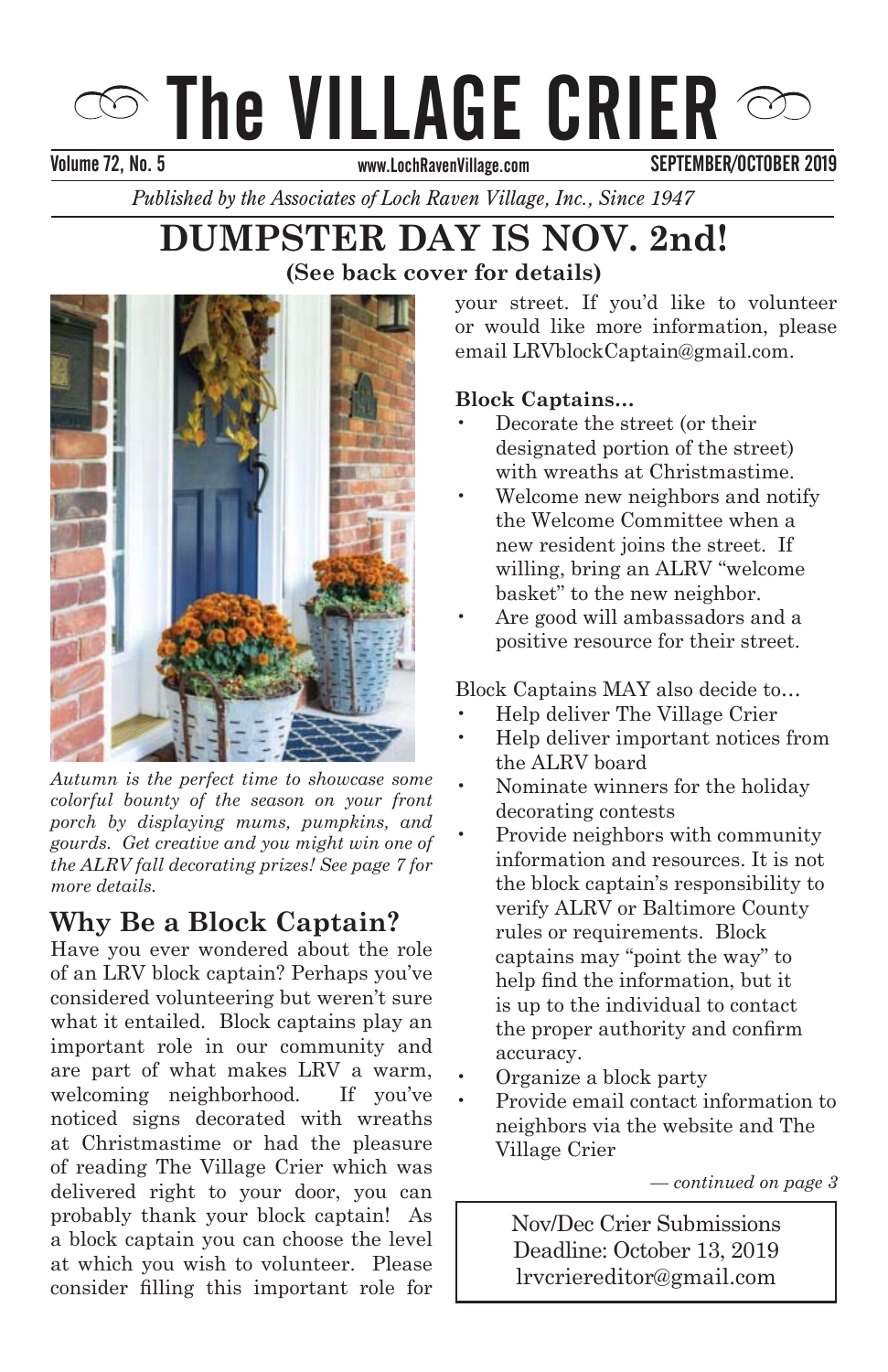## **EXECUTIVE COMMITTEE**

*President* – Peter Moulder pmoulder49@gmail.com *Vice-President* – Nick Linehan lochravenvillagegreen@gmail.com *Treasurer* – Leslea Knauff lesleak@aol.com *Secretary* – Susan Redpath sredpath402@comcast.net

## **BOARD MEMBERS**

**Colleen Carr** mayercm06@yahoo.com **John Fiastro** icfiastro@hotmail.com **Jason Garber** lrvcommittee@gmail.com **Gary Herwig** garysherwig@hotmail.com **Bruce Knauff** 410-823-0648 **Derek Krueger** DKrue09@gmail.com **Antoinette O'Donnell** odonnell.lrv@outlook.com **Sue O'Neill** 410-823-8765 **Kate Walkinshaw** snairwell@hotmail.com

## **COMMITTEES -** *It takes a Village!*

*Architectural Review/Building Restrictions Committee –* Leslea Knauff, Nick Linehan, Gary Herwig *Block Captains –* Open *Block Party Grants –* Antoinette O'Donnell *Citizens on Patrol –* John Kelly LRVillageCOP@aol.com *Community Events –* Susan Redpath, Antoinette O'Donnell *Gardens –* Nick Linehan *Marketing –* Kate Walkinshaw *Membership –* Peter Moulder, Susan Redpath *Real Estate –* Leslea Knauff *Planning/Zoning Development –* Nick Linehan, Peter Moulder *Welcome –* Sue O'Neil *School Liason –* Colleen Carr

*LRV Website –* snairwell@hotmail.com *LRV Facebook* – odonnell.lrv@outlook.com

*The Village Crier*  **Editor** *–* Mary Noy lrvcriereditor@gmail.com **Layout & Printing** *–* Strategic Factory **Advertising** *–* lrvcrierads@gmail.com **Distribution** *–* Lois Herty loisherty@msn.com

## **CONTACTS**

*Baltimore County Code Enforcement – 410-887-3351 District 5 County Councilman – David Marks 410-887-3384 council5@baltimorecountymd.gov District 6 County Councilwoman – Cathy Bevins 410-887-3388 council6@baltimorecountymd.gov*  County Executive's Office Contact-*District 6: Brad Kroner, 410-887-0954 d6outreach@baltimorecountymd.gov Pet Locator – Darrell Krushensky 410-823-6330 Police – 911 or 410-887-2222*   $Sixth$  *Precinct Significant Event Information – baltimorecountymd. gov/Agencies/police/pc06 Solid Waste Management – 410-887-2000 Towson University (off-campus resident complaints) Richard Goldschein at 410-704-2057*



# **ALRV MEETINGS**

**Meetings are held on the second Wednesday of each month** 7:00pm, **Loch Raven Center** 1801 Glen Keith Boulevard, Room 102

*unless otherwise noted in events calendar; no meeting in August*

Residents are encouraged to attend, and to help in our ongoing work "to protect, maintain, and enhance the property values of Loch Raven Village homes, and the quality of life of Loch Raven Village residents."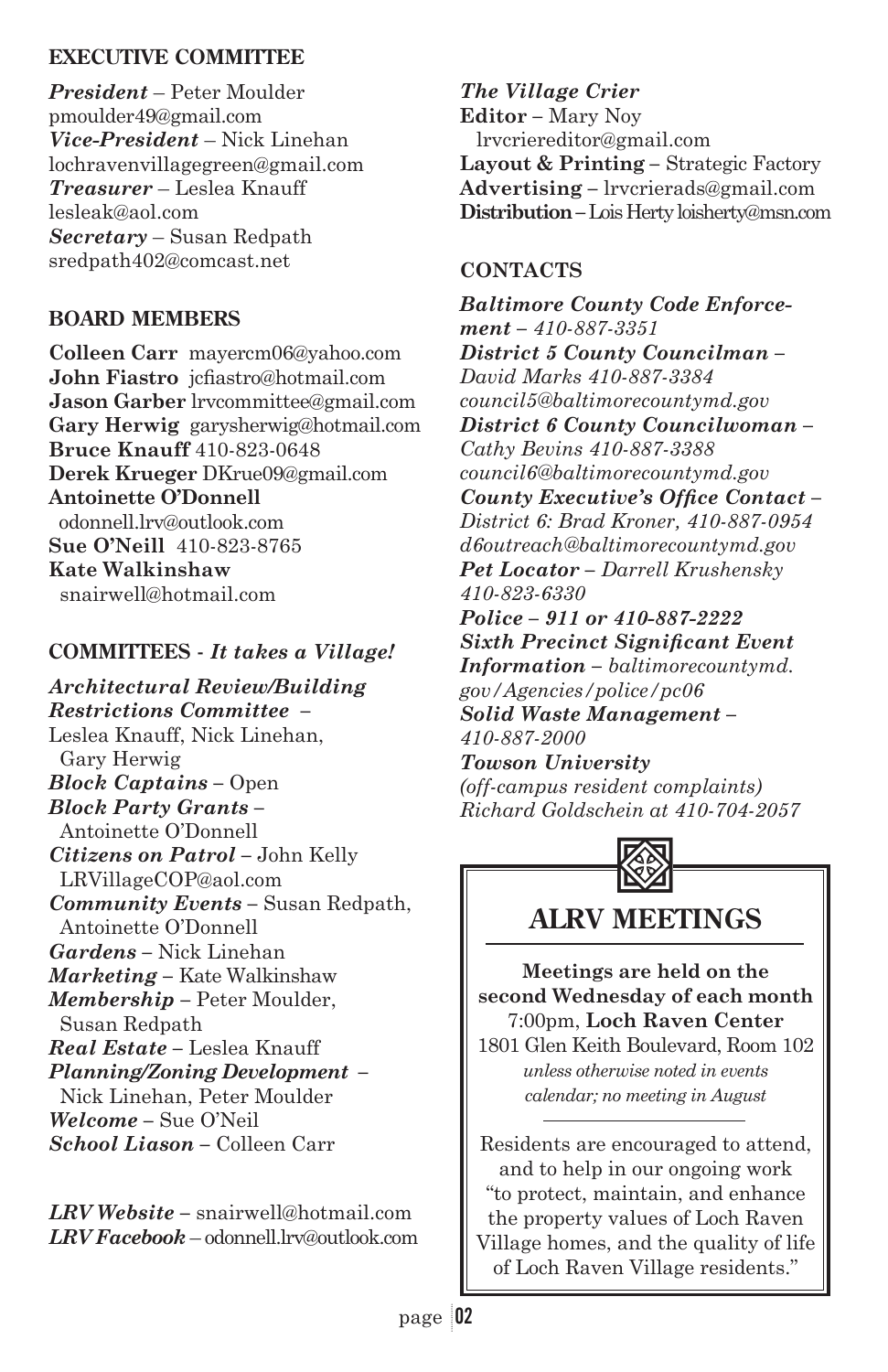#### *— continued from page 1*

Block Captains are not…

- Facilitators of disputes between neighbors
- Law enforcement or vigilantes
- Enforcers or authorities on county or ALRV community codes and covenants

Block Captains…

- Make a difference
- Help create a sense of community one street at a time
- Have the satisfaction that comes from volunteering
- And… can even introduce themselves as a "Captain!"

# **Board Notes**

As summer draws to a close, those refreshing, crisp nights of the fall season now are just a few weeks away. The Board traditionally does not meet in the month of August, so things have been relatively quiet of late, but the next Board meeting is scheduled to take place on September 11th.

As many neighbors are aware, the Board voted several months ago to oppose the proposed construction of a Valvoline Auto Service Center at the site of the currently vacant First Mariner Bank building at the Northwest corner of Loch Raven Boulevard and Joppa Road and noted an Appeal to the November 15, 2018, Opinion and Order of the Office of Administrative Hearings for Baltimore County that effectively granted what's called a "Special Exception" to permit the construction of a Valvoline Auto Service Center at that location. The Hearing regarding the Appeal concluded in late June, and public deliberation took place on the morning of August 27th. At that time, the Board of Appeals voted 2-1 to deny Valvoline's request for a Special Exception. Although Valvoline retains the right to Appeal this decision

to the Circuit Court, the August 27th vote effectively brings this matter to a conclusion, at least for now.

The Board continues to be concerned regarding the recent installation of basketball hoops at Loch Raven Technical Academy (LRTA). As many neighbors who have lived in Loch Raven Village for a fairly long period of time may remember, the experience of Loch Raven Village with unsupervised, unmanaged outdoor basketball courts at local Baltimore County Public Schools (BCPS) and/or Recreation and Parks facilities is not good. The hoops and backboards previously were removed from all the courts in Loch Raven Village because of incessant disturbances and crime occurring at the courts.

Those who are members of the Loch Raven Village Residents' Facebook page no doubt have read that there has been at least one instance of the courts being utilized by a group of young people in the very early morning hours, which created a disturbance for some residents who reside in very close proximity to LRTA. Therefore, the ALRV remains committed to working with BCPS, the Department of Recreation and Parks, and/or the Greater Loch Raven Recreation Council in developing a comprehensive plan to supervise, manage, and provide accountability for use of the courts and to ensure the continued safety and tranquility of the Loch Raven Village community.

As most of you are aware, the spring Dumpster Day had to be cancelled this year because Baltimore County lacked sufficient funding to provide the dumpsters. The good news is that there will be a fall Dumpster Day, which already has been scheduled to take place on Saturday, November 2nd, from 8:00 a.m. to 12:00 p.m. Be sure to check the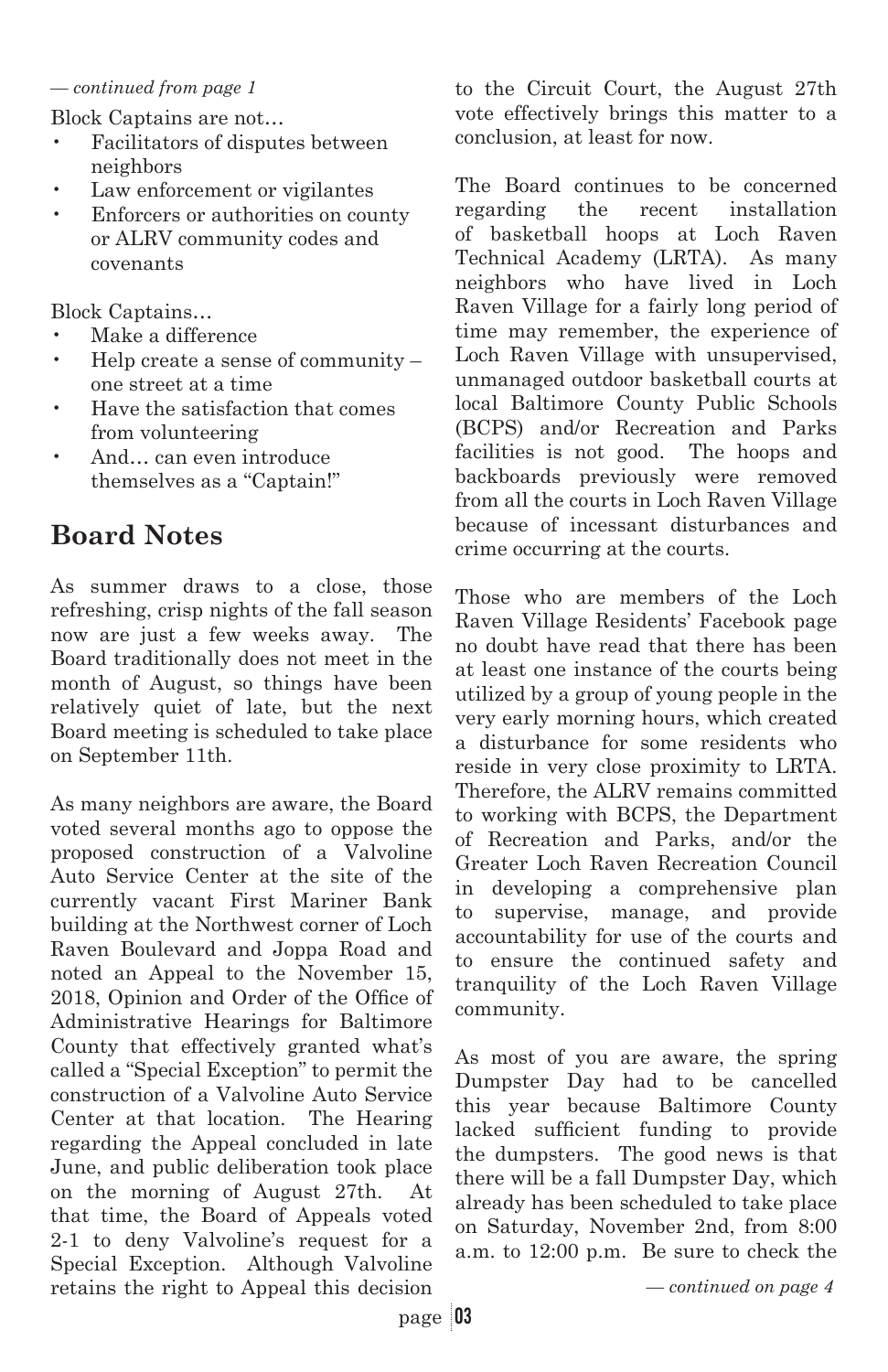#### *— continued from page 3*

Crier for information regarding what is and what is not acceptable for disposal. Mark your calendars now!

We continue to need more support and involvement from residents if the ALRV is to remain viable, so please consider coming out and getting involved. Unless otherwise published in the Village Crier and/or on the Associates' official website. http://www.lochravenvillage.com/, the Board of Directors of the ALRV meets on the second Wednesday of each month at 7:00 p.m. in Room #102 of the Loch Raven Center – i.e., the former Loch Raven Elementary School – located at 1801 Glen Keith Boulevard. It takes a Village.

Enjoy the coming fall months, and look for the next Board Notes sometime in November.

Respectfully submitted, Gary S. Herwig

# **PPES Boundary Study**

To provide capacity relief to Pleasant Plains Elementary, a boundary study will be conducted to explore potential new boundaries for Halstead Academy, Hampton, and Pleasant Plains elementary schools. The boundary process will start in September 2019 and a recommendation will be presented to the Board of Education (BOE) for a decision in March 2020.

The boundary study committee will be identified this summer and will convene in September 2019. Between September and December, the group will meet seven times, including hosting a public information meeting in October to share the group's work, speak with community members, and gather information. In February and March 2020, the BOE

will consider and take action on the committee's recommendation, including holding a public hearing.

How can I participate in the boundary study process?

- Starting in September, watch boundary study committee meetings online (live and recorded).
- Attend and observe boundary study committee meetings (meetings are open to the public; but participating in committee activities is limited to committee members).
- Attend the Public Information Session in October to review the committee's draft recommendations and talk with staff and committee members about boundary change considerations.
- Participate in the online survey beginning in October to provide input on the committee's draft recommendations.
- Attend Board of Education meetings and participate in general public comment.
- E-mail the BOE and the boundary study committee to offer input.
- Attend the BOEs public hearing specific to the boundary change decision (in February).

This information, along with Frequently Asked Questions (FAQs), is posted on the Baltimore County Public Schools (BCPS) Web site under at http://www.bcps.org/ construction/PleasantPlainsES/ under the "What's Happening" section. This site will be updated throughout the boundary change process with new information, so please refer to it often.

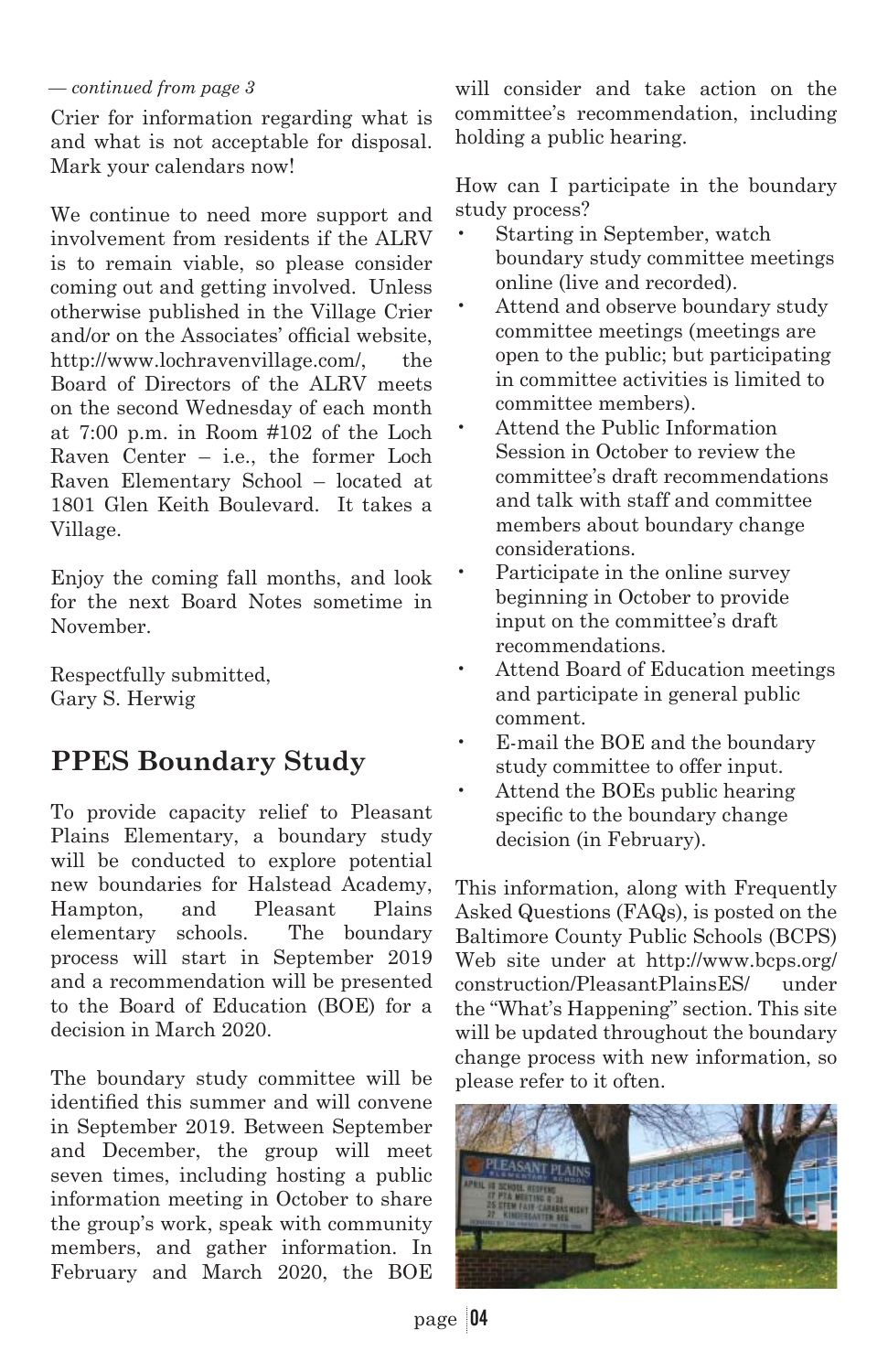## **SCHOOL NEWS**

With schools back in session, please… Obey the speed limit. Keep alert and watch for children walking to and from school. Remind your children to look both ways and always cross at the crosswalk.

### **Pleasant Plains Elementary**

Additional Adult Assistants Needed: PPES is looking for additional adult assistants to work with students in the classroom. Hours are  $8:30$  a.m.  $-3:30$ p.m. The application form is online at www.bcps.org . If interested, please contact Ms. Marchineck at 410-887-3549 or lmarchineck@bcps.org.

Tutti Frutti Spirit Week (check PPES PTA Facebook Page for additional information): September 22-28

#### PTA Fall Fun Fest:

Saturday, October 5,

10:00 a.m. – 2:00 p.m. (Rain date is October 12.) Volunteers are needed for the Fall Fun Fest! If you are able to give an hour or more of your time, please contact PTA Vice President Colleen Baldwin at ppesptavp@gmail.com for more details.

PTA Trunk or Treat: October 29, 6:00 p.m. Health and Wellness Night: October 23, 5:30 p.m.-- 7:00 p.m.

### **Loch Raven Technical Academy**

Loch Raven Academy is currently seeking adult mentors for students. If you are interested in making a difference by becoming a mentor to a middle school student, please contact Ms. DeShields, school counselor, at jdeshields2@bcps. org.

The PTSA is also now participating in the AmazonSmile program. Support LRTA at no cost to yourself when you shop at smile.amazon.com and choose Loch Raven Academy PTSA.

#### **Calvert Hall**

Turkey Bowl 100 Celebration: Join Calvert Hall on Friday, October 11 from 7:00 p.m. -- 10:00 p.m. at the Valley Mansion in Hunt Valley as we bring together alumni and friends from both schools in honor of Turkey Bowl 100. This joint celebration with Loyola Blakefield will feature heavy hors d'oeuvres, carving stations, beer and wine. A cash bar will be available for spirits. The event is \$70 per person. Register today at www. calverthall.com/turkeybowl100. A 100th game commemorative gift will be given to everyone who attends. For sponsorship information or more details regarding the event contact Nichole Regulski at regulskin@calverthall.com.

## **Wrestling with the Rec!**

Loch Raven Rec Wrestling will be having signups online starting in late<br>September. Check the website for Check the website for updates soon: http://www.glrrc.com/ programs/wrestling.

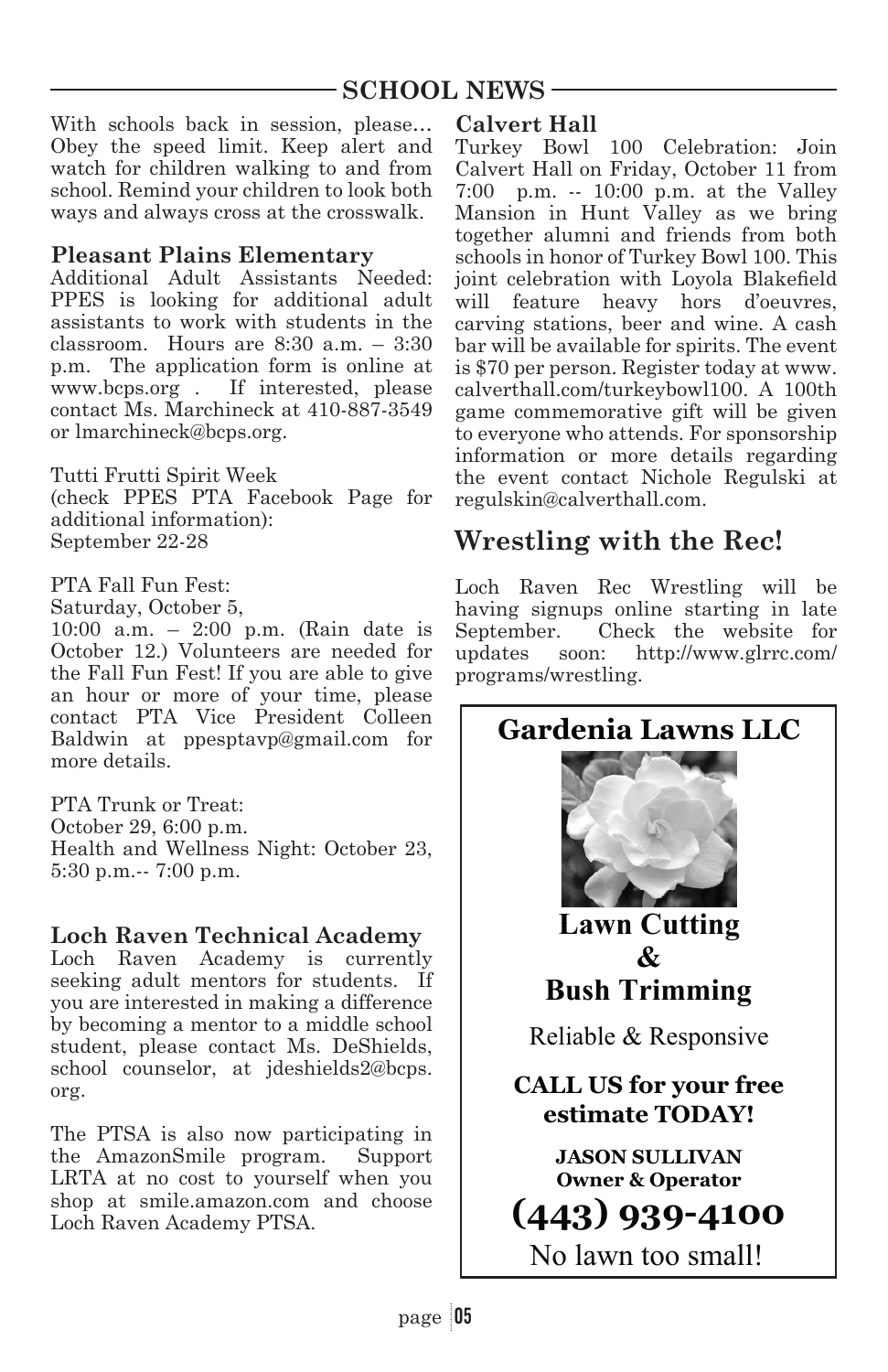## *Leslea S. Knauff, Realtor® Senior Real Estate Specialist® RESE® Certified Staging Professional*

# *UP or DOWN-sizing?*<br>FREE staging help



for your LRV home!

nearly 900 websites! *FREE* exposure on Coldwell Banker's partner network of

*410-627-2441 (cell) 410-252-2111 (office) 22 W. Padonia Road– Suite A100 Timonium MD 21093* 





**RESIDENTIAL BROKERAGE** Not intended to solicit currently listed property. Operated by a subsidiary of NRT LLC.





# CREATING YOUR MASTERPIECE.

From creative design to a targeted mailing list and clever promotional items to oversized, hard-to-miss posters, we'll help you checkmate your competition!

- Branding
- **Marketing**
- Communications
- Print
- Signage
- Digital/Web

410.427.0190 www.strategicfactory.com



# **READY TO SIMPLIFY?**

**Need to Downsize? Time to Organize? Preparing to Move? General Cleaning?** 

## *I CAN HELP!*

**Get your home, life, or office in order!** 

¤ ¤ **Marythaas2@gmail.com Contact Mary Haas 443-632-8754** 

**Free estimates/Reasonable rates 14 years in Business**

# I'd like to introduce myself.

Stop by my new office for a free insurance quote and to find out how Allstate can help protect you.



**Jim Craig** 410-377-6100 6609 York Road Towson, MD 21212 jimcraig1@allstate.com



202251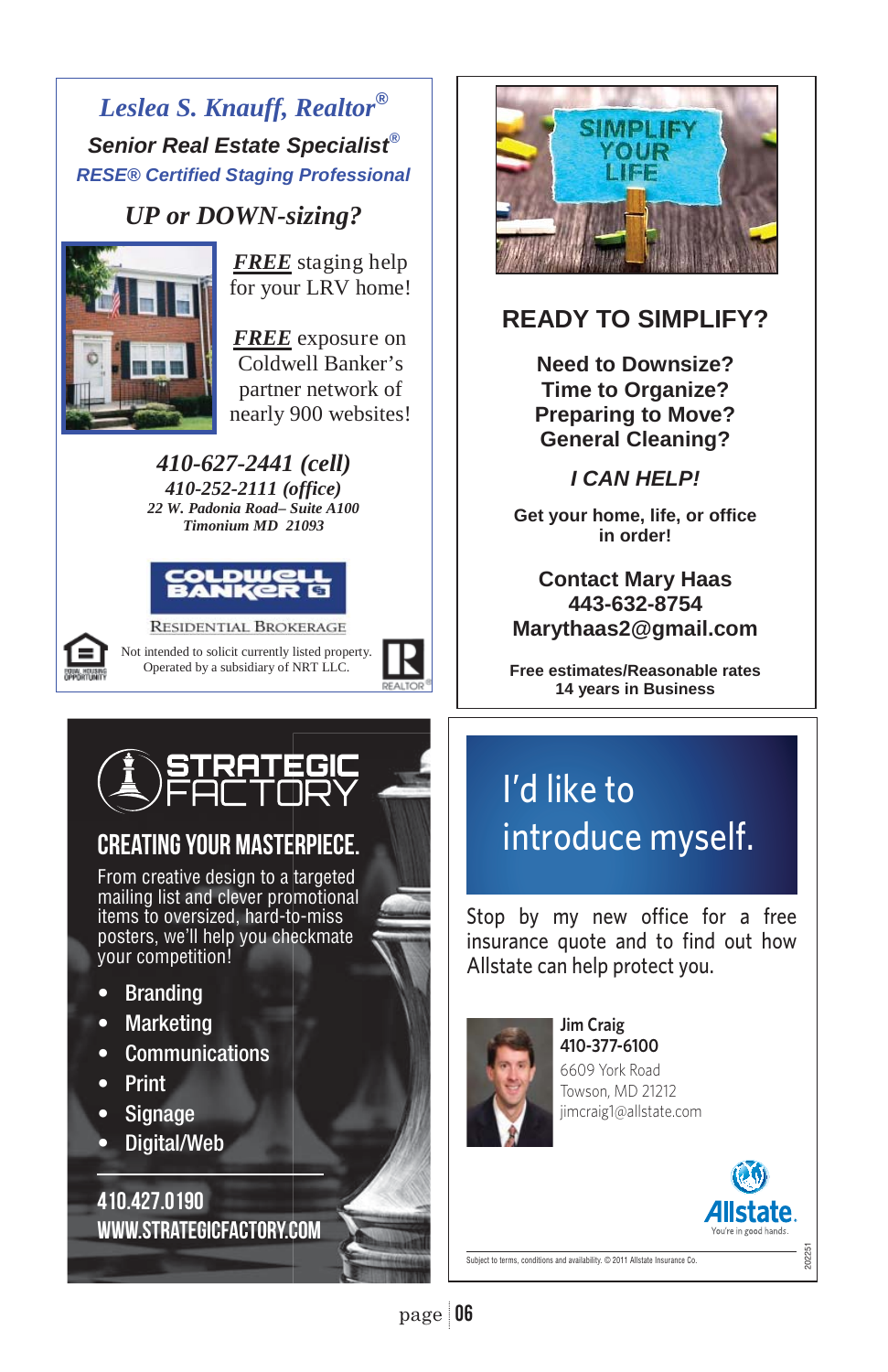# **Coming Up! The LRV Fall Decorating Contest**

It's time to put the summer behind us and turn our thoughts to crisp evenings, multi-colored leaves, and all things pumpkin flavored. Yes, fall will be upon us soon, which means it's time to get busy decorating the neighborhood for the new season.

The Associates of Loch Raven Village will once again sponsor a fall decorating contest. Whether you prefer to decorate for Halloween or for the fall season now is the time to get creative! The judges will be canvassing the neighborhood between October 28 and November 1, and will look at your exterior Halloween/fall decorations. Winners will be chosen to receive gift cards! The winning decorated houses will be announced on the ALRV website and Facebook page.

Categories may include,

- but are not limited to:
- Best Spooky Yard
- Most Halloween Fun for the Kids
- Best Fall Harvest
- Best Doorway Display

**Halloween**

**Costume Parade!** Children through age 14 Free! No registration required Prizes for best costumes Free goodie bag to participants in costume Friday, October 25th at 7:00 p.m.sharp! (Doors open at 6:45.) Pleasant Plains Elementary School 8300 Pleasant Plains Road Sponsored by: The Associates of Loch Raven Village Baltimore County Department of Recreation and Parks

*AMERICAN MUAY THAI*



MARTIAL ARTS SCHOOL BOXING • KICKBOXING • MUAY THAI 7214 Harford Road | Parkville, Maryland *(443) 474-7020 www.americanmuaythai.com* AMT offers the following classes: • Fundamental Kickboxing • All Level Kickboxing • Youth Kickboxing *Sign Up For 5 FREE TRIAL CLASSES TODAY AT www.myamericanmuaythai.com/free-trial-registration*

## **A. HEATH'S AWNING SERVICES**

**awning@comcast.net** 

**410-343-0081** 

## **COMPETITIVE PRICES**

*FREE ESTIMATES:* 

**\*NEW FRAMES** 

**\*NEW FABRIC COVERS** 

**\*FRAME REMOVAL/ REPAIR\*** 

**\*SERVICE QUOTES**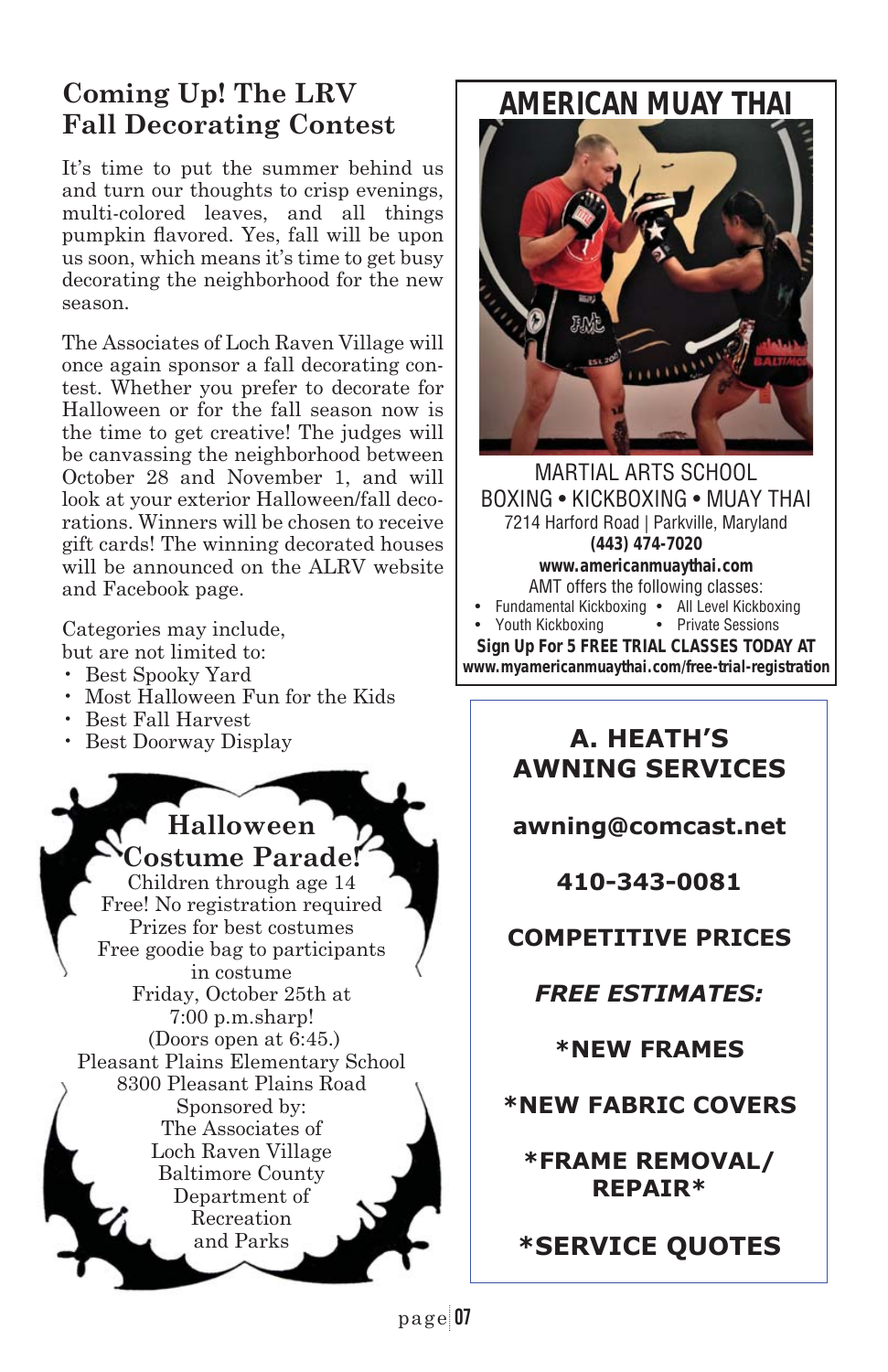

*Share your news with the Village Crier – welcome a new neighbor, wish someone a happy birthday, announce the birth of a child! Over the Fence is your opportunity to tell others what is going on in your part of the Village. Email lrvcriereditor@gmail.com.*

Welcome home to **Traci and Tom Malstrom** (and their labs Tucker and Marley), former Cottage Lane residents whose work relocation took them to Florida in 2016. They have returned to LRV - 3 doors down from their former home! They wish to express their appreciation for the kindness (and patience) of neighbors who have stopped by to say hello and get the latest on renovations - which should be over soon!



**LAW OFFICE OF SUSAN R. GREEN, P.C.** 606 Baltimore Avenue, Suite 400 Towson, Maryland 21204 **(410) 494-7400 www.hardball-law.com**

Susan R. Green, founder of Baltimore's Hardball Law, is a new breed of lawyer with an old-school sensibility. She is a personal attorney, the kind of attorney who feels like one of the family. For her, justice is not business, it's a commitment.

Our Services: Automobile Accidents, Personal Injury, Criminal Defense, Medical Malpractice, Worker's Compensation **CALL FOR A FREE CONSULTATION!!!**

Condolences to the family and friends of longtime resident **Jackie Solesky** of Barksdale Rd. who passed away in June. Ms. Solesky was 88 years old and was one of the original



"settlers" of the neighborhood, moving into her home in 1957. She loved her home, the community, and the lifelong friendships she made along the way.

Happy 19th birthday to TU sophomore **Patrick Cullinan** of Feldbrook Rd. on September 26!

Best of luck to **Michael Guntzel** of Clyde Bank Rd. as he enters his freshman year of high school!

Good luck to all the students and teachers starting out the new school year!

*Education is the most powerful weapon which you can use to change the world.* 

*– Nelson Mandela*

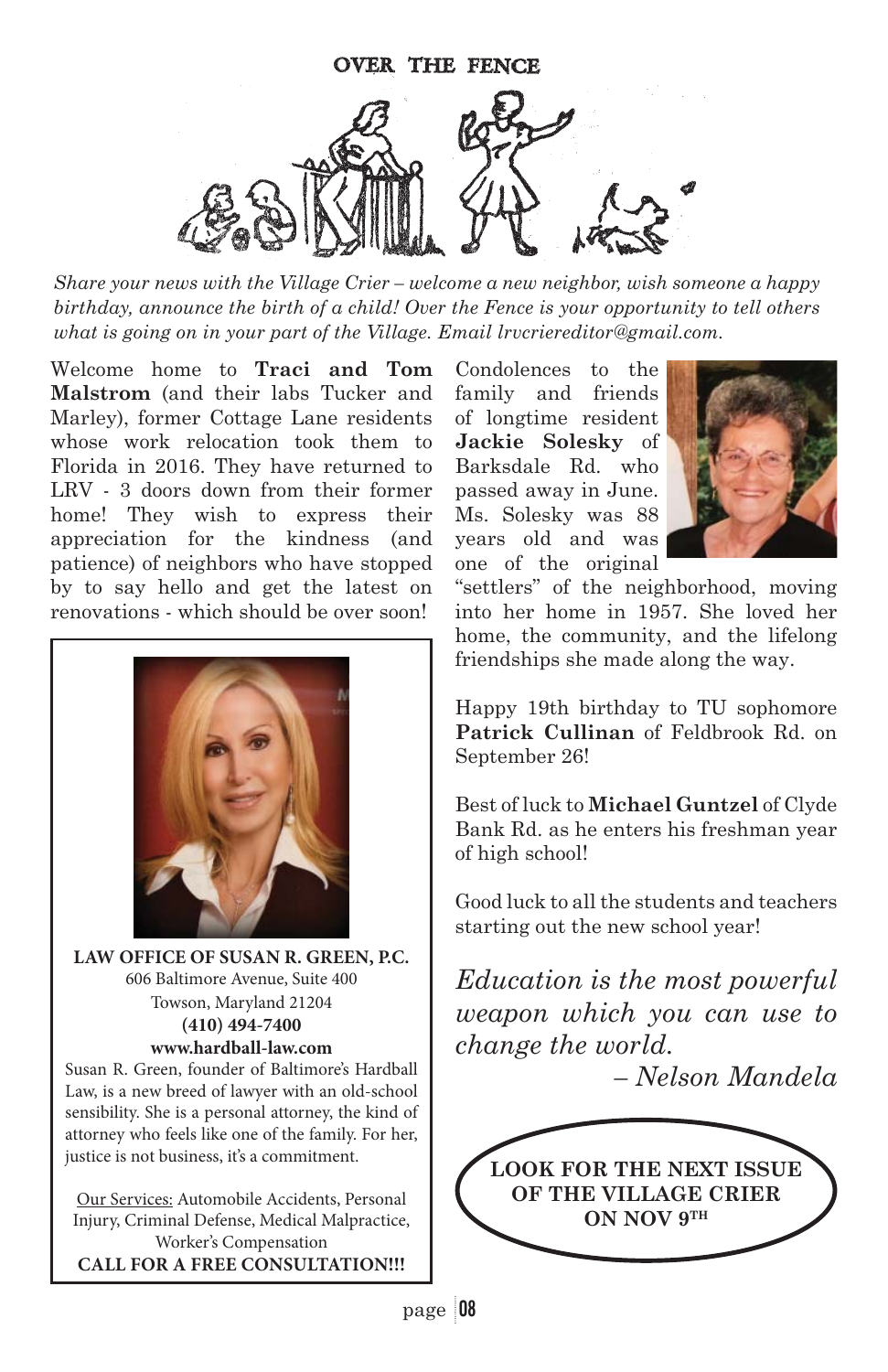# **COP News**

The Towson Precinct Officer of the Year for 2018 is Officer Elizabeth Case. She was chosen by our Precinct 6 Police and Community Relations Council Board and was honored at the June 2 meeting of the PCRC. Officer Case patrols Loch Raven Village and parts of the immediate area during the overnight hours. She has achieved very high levels of enforcement statistics in her squad on the midnight shift.

During 2018, Officer Case was selected by her supervisors as Officer of the Month in February and August. She received the Commander's Award in May. Office Case was the initial investigator in kidnapping, carjacking, and robbery/ home invasion incidents in which her direct collaboration with support units and detectives resulted in the rescue of victims, arrests of suspects and the recovery of guns used in the crimes.

In August 2018, Officer Case was detailed to the Gang Enforcement Unit to investigate gang smuggling of the drug Suboxone into the Detention Center. This required very detailed, time consuming work resulting in multiple criminal charges and the recovery of drugs. She has been acting supervisor for her squad when her supervisor is off. This is impressive for an officer with less than 5 years of experience. Officer Case is known for very thorough and well documented investigations.

Thank you Officer Elizabeth Case for your dedication and fine work!

## **If you SEE SOMETHING, SAY SOMETHING, call 9-1-1 promptly!**



**FIND US ON FACEBOOK!**

www.facebook.com/LochRavenVillage.

# **Holy Cross Preschool**



**Enroll Now for 2019/2020** 8516 Loch Raven Blvd Towson, MD 21286 410-825-7905

> 2's, 3's, and 4's programs available with 2, 3, and 5 day options.

Give us a call, visit holycrosstowson.org, or email holycross\_director@comcast.net.

# **Yard and Garden Help**

**\*Flower Gardens**  *\*new or expansion*  **\*planting \*mulching \*fall clean up & maintenance** 

*Bushes, Shrubs and Trees \*pruning \*trimming \*planting* 

> *Prompt service Reasonable rates*

**Call Larry Bearden**  *Village Resident*  **@ 443-465-9606**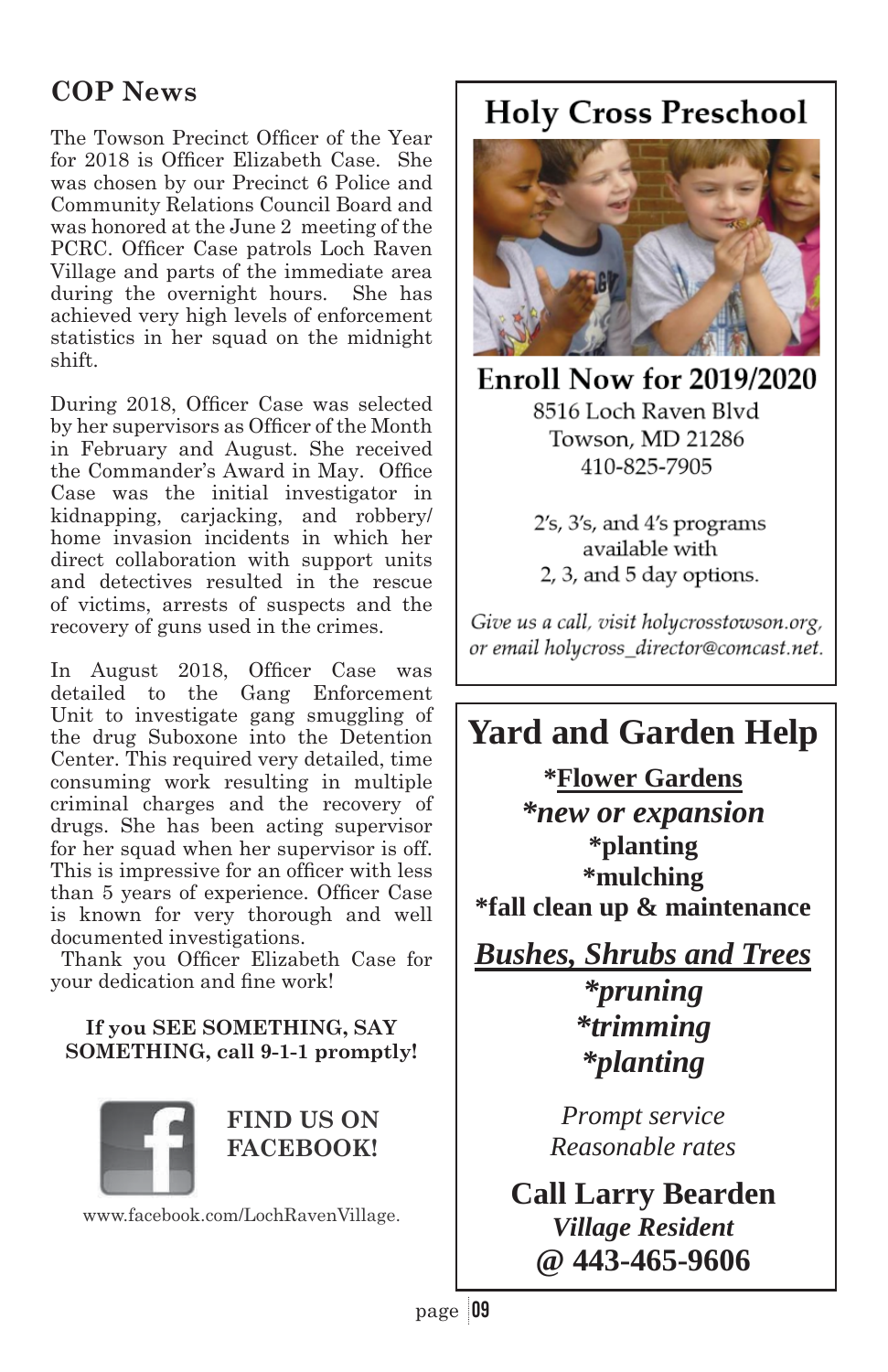# Events Calendar September – October

*The Events Calendar provides a snapshot of upcoming activities in and around our community. For a complete list of activities at Loch Raven Library, visit: bcplonline.org/events/datelines-loch-raven. For more information on events at Cromwell Park visit info@cromwellvalleypark.org.* 

#### **ALRV Board Meetings**

September 11 October 9 November 13 7:00 p.m., Loch Raven Center Contact: Peter Moulder pmoulder49@gmail.com Please note that the board meetings are held on the second Wednesday of every month.

#### **LOCH RAVEN LIBRARY EVENTS Chess Club for Kids**

Drop in to play and practice your beginner to intermediate chess skills with others. Elementary and teen kids (under 8 with an adult). 9/19, 10/3, 10/17 4:30 p.m. – 6:00 p.m.

#### **Safeguard your Retirement**

Protect your finances! Learn about identity theft, scams aimed at seniors, money issues in retirement and more. October 10 7:00 p.m. – 8:30 p.m.

### **Life in a Vacuum**

(STEM activity  $-6 - 11$  years old. Under 8 with adult)

Ever wonder what it means to be in an air-free environment? Or how air pressure affects us every day? CAPE Science explores these concepts with marshmallow and shaving cream experiments featuring a Vacuum Chamber.

Registration for this event begins on 10/5/2019 @ 2:00 p.m. October 12 2:00 p.m. – 2:45 p.m.

#### **CROMWELL PARK EVENTS Saturday Morning Birdwalks**

All ages. Join a Park volunteer for bird walks on: September 7, 21, 28: October 5, 19, 26:

November 2, 9.



Bring binoculars if you have them and dress for the weather! FREE! Reservations NOT required. Meet at the Willow Grove Farm Gravel Parking Lot. Saturdays starting 9/7 8:00 a.m. – 10:00 a.m.

#### **Hawk Watch Weekend**

All ages. Join Park volunteers and participate in Citizen Science to help us count the Broad-winged Hawks as they migrate through the Valley. Free! Reservations NOT required. Willow Grove Hawk Watch Site. September 14 & 15 beginning at 9:00 a.m.

#### **Counting on Nature** –

Ages 2-5 with adult

Learn about numbers and animals while visiting the Nature Center with your little one. Non-mobile siblings only, parent/ guardian must be an active participant. \$2 members/\$4 non-members. Nature Center. PARENTS MUST ATTEND PROGRAM WITH THEIR CHILD, BUT DO NOT NEED TO REGISTER. September 21 1:00 p.m. – 3:00 p.m.

## **Blue Water Baltimore**

**Fall Tree Giveaway**

Herring Run Nursery September 22 9:00 a.m. – 12:00 p.m. 32nd Street Farmers Market October 12 7:00 a.m. – 12:00 p.m. JFX Farmers Market & Bazaar November 3 7:00 a.m. – 12:00 p.m.

### **Fall Food Truck Festival**

Loch Raven Technical Academy 8101 LaSalle Rd. October 12 11:00 a.m. – 2:00 p.m.

## **Loch Raven Village Book Club** September 19

October 17 Panera's at Towson Place 6:30 p.m. Contact Rita 410-825-0002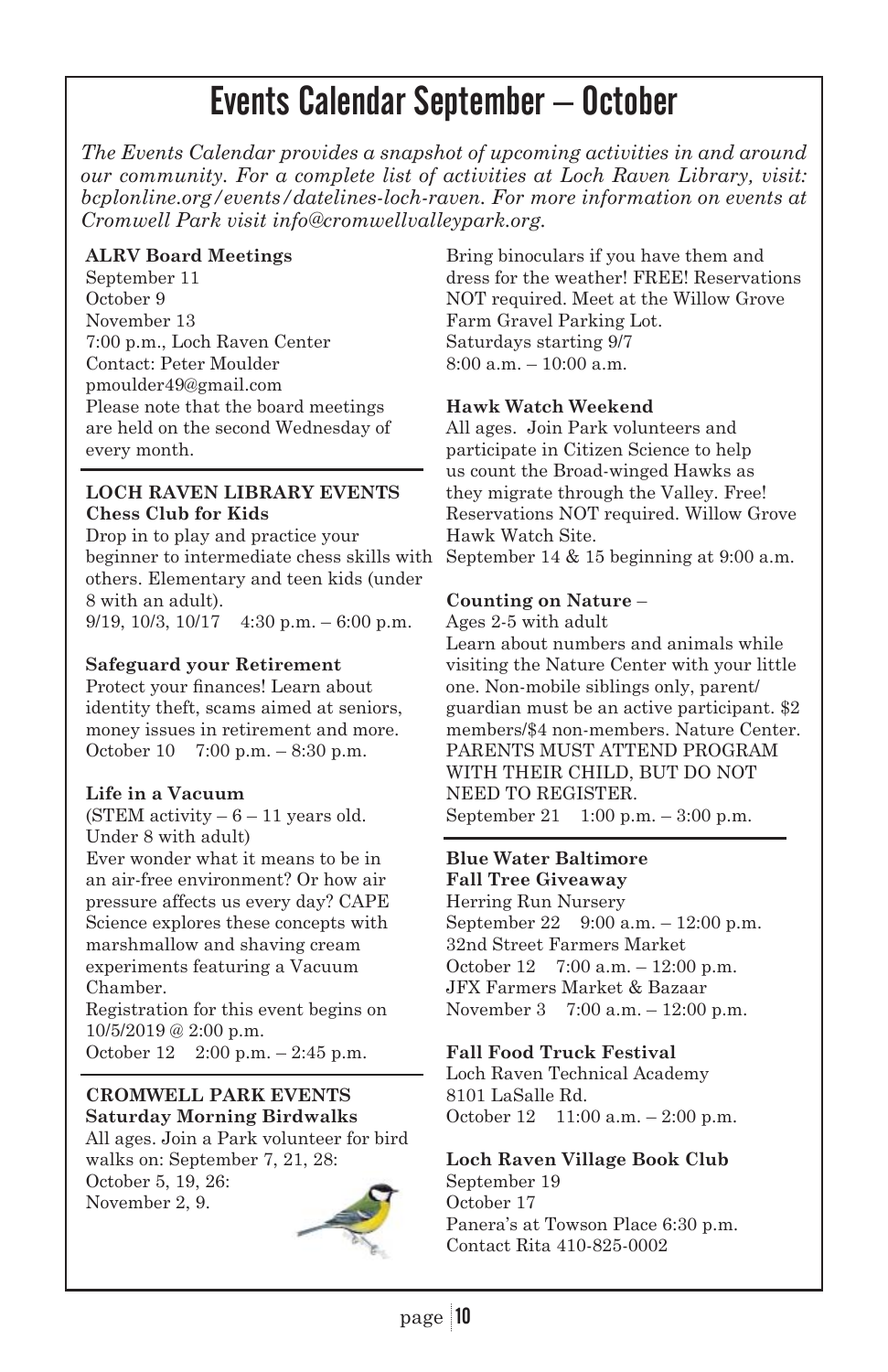# **Parking Know-How**

Most residents of Loch Raven Village know that sometimes parking can be frustrating on our busy streets. Parallel parking has its challenges anyway, but when you add to this the irritation of having to park quite a distance away from your house while carrying heavy bags of groceries, then tempers can get short. Let's all try to keep a few things in mind in order to promote a peaceful and neighborly atmosphere in the Village. When parking, pull up or back up to the nearest car – don't leave a half-car length space between your car and the next just because you happen to be in your favorite space in front of your house. Pull forward (or back up) to close the gap and that will allow another car to fit behind/in front of you while still keeping you in close proximity to your house. Also, please keep in mind that it is illegal to park facing the wrong direction on the street. It may be convenient for you to not have to turn around, but it can cause confusion for other drivers which can lead to an accident. If we all keep these things in mind and pause to consider how our actions affect our neighbors, we will all benefit!

## **One More Movie!**

There's time for one last Movie on the Lawn this season. So on September 20, head over to Babcock Presbyterian Church with the kids and a few blankets to see The Jungle Book (2016 version). Drinks and popcorn will be provided! Come over as dusk approaches. The movie will start when it's dark enough. Movies on the Lawn are sponsored by the Associates of Loch Raven Village and Babcock Church.



# **Your Home Sold Guaranteed** At a Price Acceptable to You or I Will Buy it for Cash

The Tim Hodgin Home Selling Team of Keller Williams Legacy Central (o) 410-560-5858 (c) 443-745-2734 TimHodgin@kw.com TimHodgin.com



**To discuss the Guaranteed Sale of your home, call me, or get a FREE report that explains this Guarantee at:** 

## www.YourHomeSoldGuaranteed.net



"We used Tim Hodgin's Guarantee Program to sell our home & he sold it. The level of attention and service was so high, we felt like we were his only client." - *The Damareck Family*

"Tim sold our home on Pleasant Plains Rd. for 98% of the asking price & using one of his Guaranteed Home Sale programs." - *The O'Donnell Family*

**Average Sold Price in Loch Raven Village 2018 \$217,136 (all homes, all Realtors) \$221,300 (when listed & sold by Tim Hodgin)** 

**Sold Price Compared to Original List Price 2018 96.80% (all homes, all Realtors) 98.88% (when listed & sold by Tim Hodgin)**

\*conditions apply. Seller & Tim must agree upon time of possession & price. 田倉

## **TO PLACE AN AD:**

Submit your ad via email (pdf) to lrvcrierads@gmail.com. Send a printed copy with payment to: The Village Crier P.O. Box 9721 Baltimore, MD 21284. *No ads will be taken by phone.*

#### **RATES ARE AS FOLLOWS: Classified ads:**

\$5.00 per 25 words, 50 word max. **Professional Service ads:** \$25.00 per ad, 50 word max. Display ads: \$75.00 per ad. NOTE: The Crier has limited availability! *All Ads must be paid in advance of publication.*  Make checks payable to: **Associates of Loch Raven Village, Inc.**